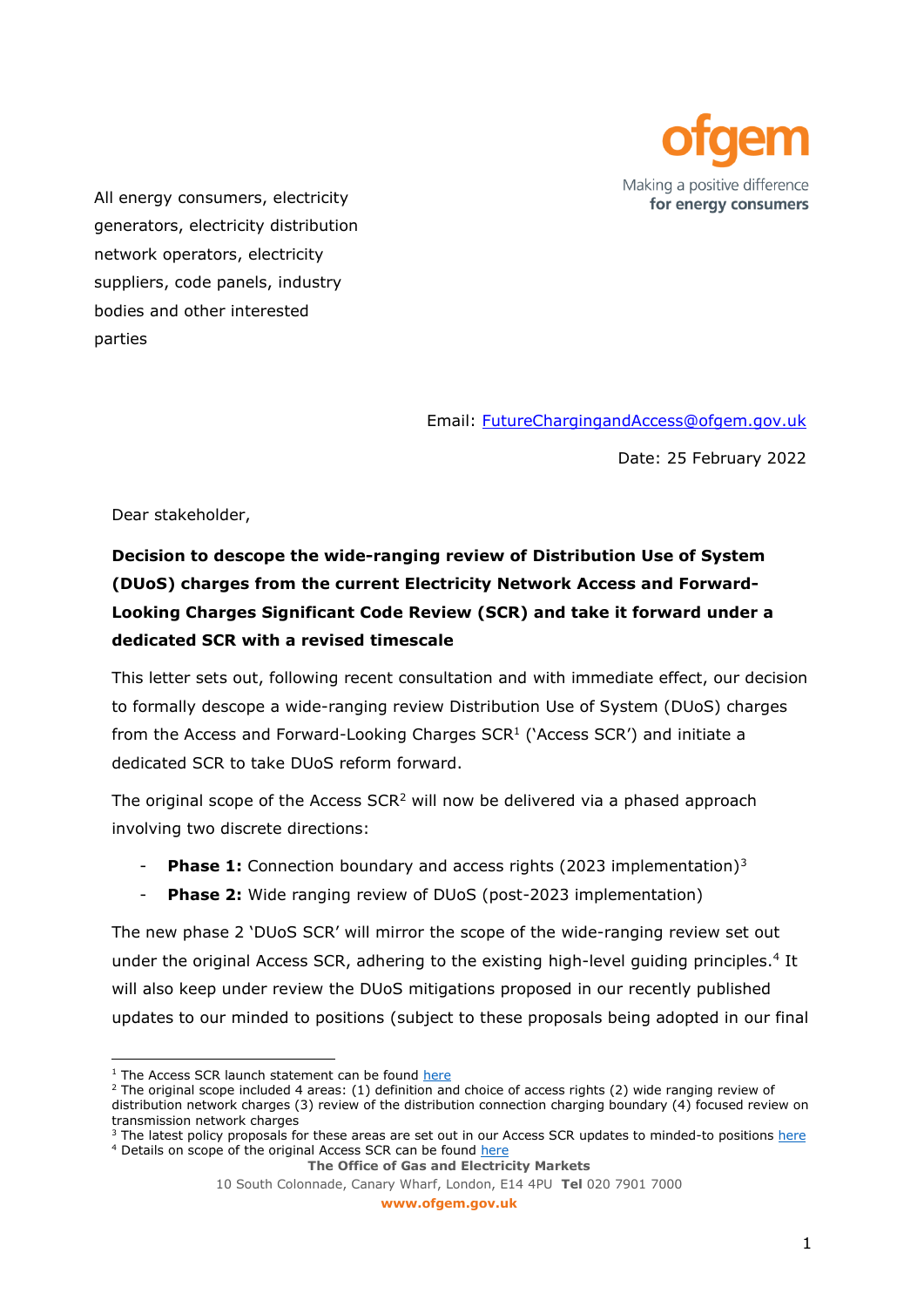Access SCR decision). This includes our proposals for a high cost cap, and the treatment of both three phase and speculative connections.

In our recent Access SCR updates to our minded-to positions, we also communicated that we no longer intend to issue a direction regarding TNUoS-related aspects of the Access SCR, having recently conducted a separate call for evidence on TNUoS reform. We now expect that any changes to TNUoS that were part of the original Access SCR scope, including our minded-to position that small distributed generators should pay TNUoS, will now be considered as part of our response to that call for evidence.

Our review of DUoS will take place throughout the course of 2022, with the recommencement of stakeholder engagement after we have issued our final direction on phase 1, expected in Spring 2022. Further details on scope, structure, and timescales of the SCR are set out in the sections 3 and 4 below.

# **1. Background and consultation**

In December 2018, we launched the Access SCR which covered four areas of review: definition and choice of access rights, a wide-ranging review of DUoS, a review of the distribution connection charging regime, and a focused review on transmission network charges. Since then, we have consulted on minded-to positions covering a subset of the original Access SCR scope.

Further work on review of forward-looking distribution network charges was paused in part due to overlaps with the development of Ofgem's 2021/22 forward work programme (see annex 1 for a summary of the outcomes of our DUoS review to date).<sup>5</sup> This set out several strategic change programmes that could strongly influence the role that network charges are expected to play in the energy system of the future. This includes Full Chain Flexibility which aims to enable a secure, affordable, net zero system where all connected resources can contribute their full efficient potential to meeting system needs, by flexibly responding to available energy and network resources.

In November 2021, we consulted on descoping DUoS from the Access and Forward-Looking Charges SCR ('Access SCR') and taking it forward under a dedicated SCR with a revised timescale. 6

We said that this approach would allow us to progress with our connection boundary and access rights proposals in time for implementation in alignment with the start of RIIO-

**www.ofgem.gov.uk**

<sup>&</sup>lt;sup>5</sup> More information on our 2021/22 Forward Work Programme can be found [here](https://www.ofgem.gov.uk/publications/forward-work-programme-202122#Our%20focus%20for%C2%A02021/22)

**The Office of Gas and Electricity Markets** <sup>6</sup> The consultation on our proposal to take forward the reform of Distribution Use of System charges under a separate Significant Code Review on a revised timescale can be found [here](https://www.ofgem.gov.uk/publications/consultation-our-proposal-take-forward-reform-distribution-use-system-charges-under-separate-significant-code-review-revised-timescales)

<sup>10</sup> South Colonnade, Canary Wharf, London, E14 4PU **Tel** 020 7901 7000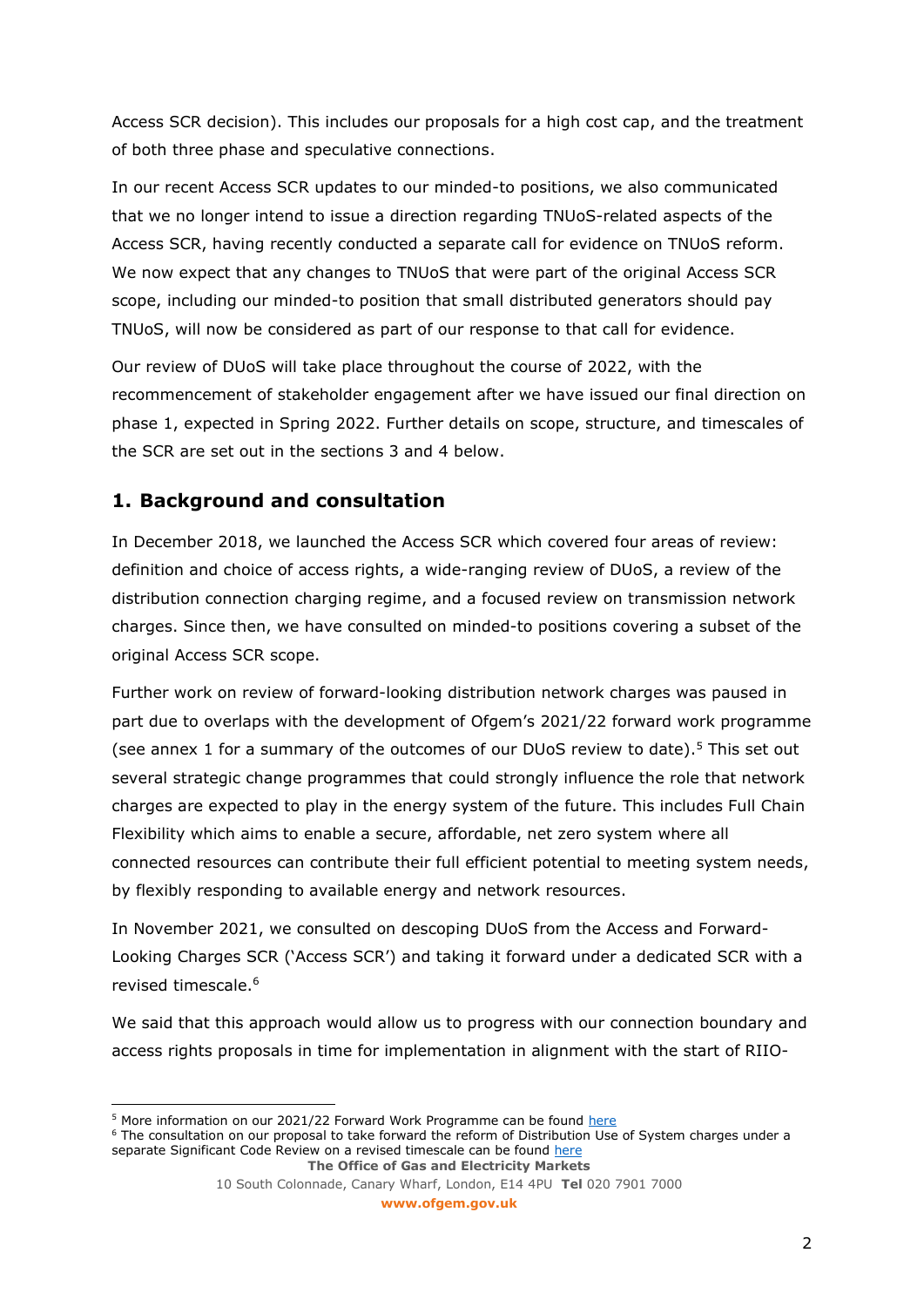ED2. We continue to believe in the necessity of a wider review of distribution network charging and the requirement to introduce a separate vehicle to take it forward. The new SCR also provides an opportunity to align consideration of DUoS options more fully with wider policy developments including broader flexibility strategy, transport and heat decarbonisation, and wider market reforms.

We received 25 responses to our November consultation and have considered this feedback in issuing this decision and in our forward work plan. We thank all respondents for their valuable input and the high-quality engagement with our consultation. We would also like to acknowledge respondents who have gone further in providing detailed recommendations on particular changes they would like to see to the DUoS methodology, which we expect to take into consideration in the course of our review. Responses that were not marked as confidential are published alongside this document.

### **2. Summary of consultation responses**

#### **Descoping DUoS and initiating a new SCR**

Our proposal to descope DUoS from the Access SCR and initiate a dedicated DUoS SCR received support from a majority of respondents (80%). Respondents acknowledged this has become necessary to facilitate the implementation of reforms to connection charging and access rights arrangements by April 2023.

However, around half of respondents expressed disappointment that this would result in further delays to DUoS reform. One respondent considered the need for further delays as a failure of the SCR process and its surrounding mechanisms to address important issues with DUoS.

We acknowledge that the Access SCR has been running for over 3 years and we are aware of the importance of DUoS reform, particularly in the context of delivering a flexible, net zero system. We would like to assure stakeholders that this review is a priority for Ofgem, and we aim to progress this review in timely manner.

#### **Timeline and implementation**

We asked for views on timescales for implementation of DUoS reform and received a mixed set of responses. About a third of respondents (eight) agreed with us that the earliest possible date for implementation is 2025. This was due to the potential need for complex modelling and system changes, and the fact that charge setting is an annual process that includes a fifteen-month notice period.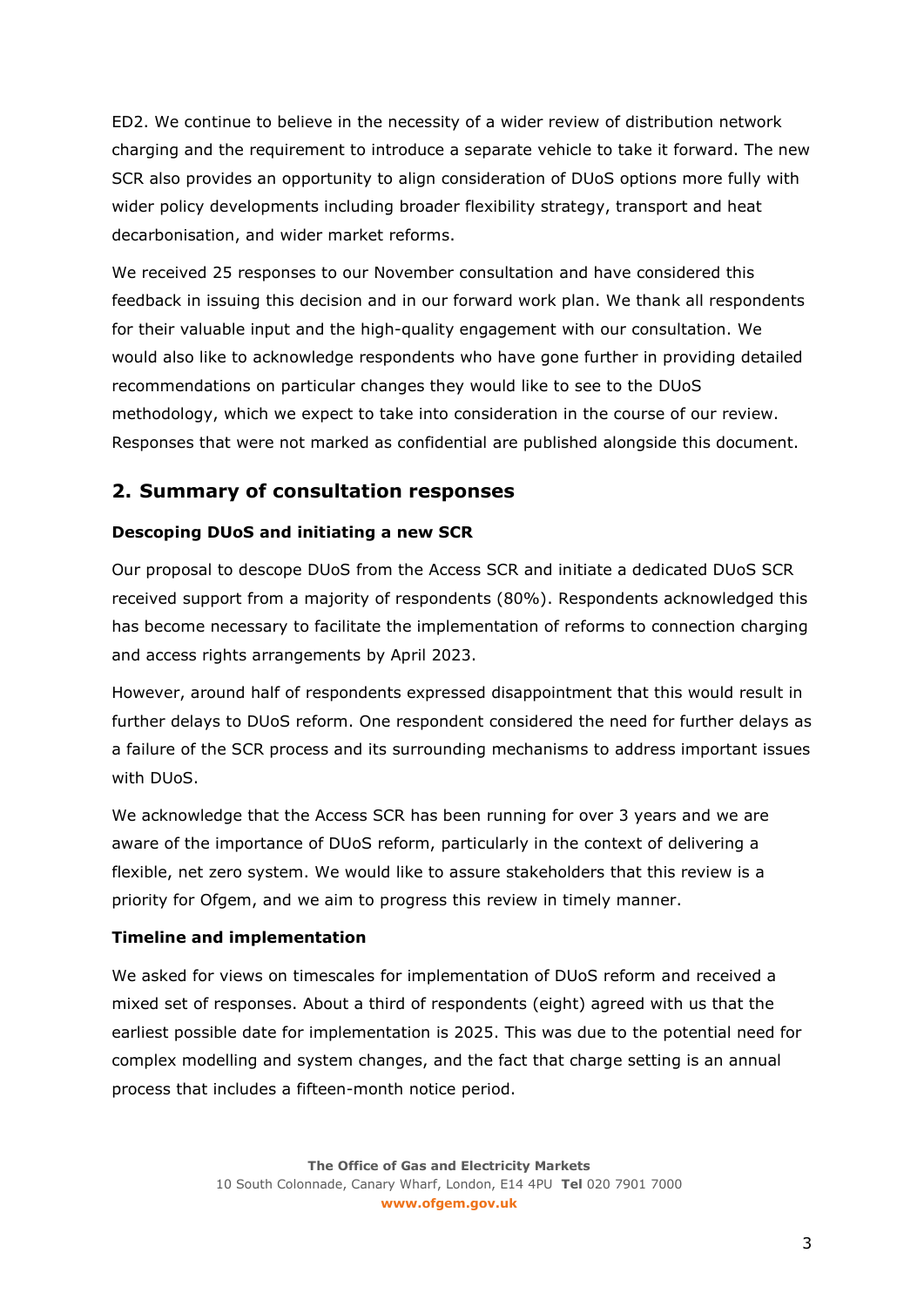Several respondents (six) perceived a 2025 target for implementation as overly ambitious. There were several different reasons given for this. One respondent pointed out that suppliers typically develop products with a 3–5-year duration and that implementation without sufficient notice could lead to complexity and confusion. Another suggested that due to links with the roll out of market wide half-hourly settlements (MHHS), the earliest that DUoS reform could be delivered was 2027. Several respondents also expressed the view that a clear decision on wider market reform – including TNUoS, flexibility, and wholesale markets – would be required as this would determine the path of future DUoS reform.

Two respondents highlighted the urgency of DUoS reform to reintroduce/rebalance signals that have been muted through other charging reforms – for example signals to embedded generation removed via the TCR and our proposed move toward a shallow connection boundary. By creating parallel paths for delivering the Access SCR and DUoS reform, there could be additional cost implications during the intervening period where locational signals are absent. These respondents would like to see some of these signals reintroduced ahead of 2025.

We are grateful for the thoughtful feedback we have received and agree with much of what has been described above. We know that we must deliver near term changes within the current market context. Equally, we also realise that the long-term direction of DUoS is dependent on any wider market reform and might therefore require a longer roadmap of changes.

This is something we will continue to engage stakeholders on and incorporate into our forward work planning. We aim to conclude our review of current arrangements as soon as is practicable but remain open to an approach where delivery of reforms are staggered to complement wider developments.

#### **Interactions with wider policy developments in policy and industry**

We asked respondents for their views on the interactions of DUoS with wider policy and industry developments. Nearly a third (nine) expressed that DUoS reforms needed to be considered alongside TNUoS reform. One respondent suggested that principles-based alignment on both topics would be helpful to avoid unintended consequences and misaligned signals.

Seven respondents referred to our proposals on connection charging and access rights under phase 1. They reiterated the need to quickly address any loss of signals from those reforms that could increase costs to consumers. Many respondents also brought up the linkages with market wide half hourly settlements (MHHS). One respondent

> **The Office of Gas and Electricity Markets** 10 South Colonnade, Canary Wharf, London, E14 4PU **Tel** 020 7901 7000 **www.ofgem.gov.uk**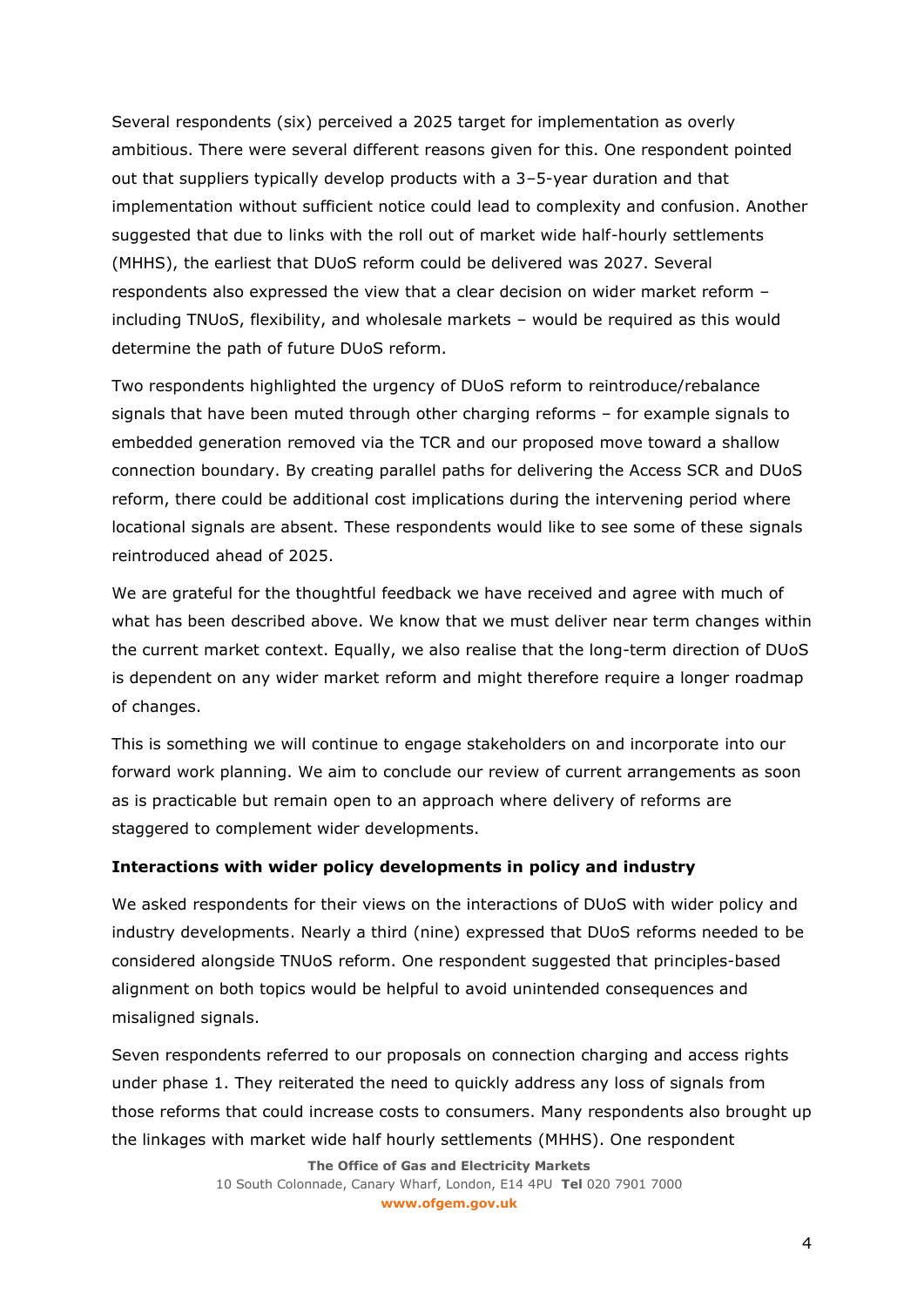suggested that since the detail of MHHS is still largely unclear, any dates for work on DUoS would need to take MHHS into account and remain flexible to respond to forthcoming MHHS proposals. This respondent also highlighted that much of the work across Access, MHHS, and DUoS would draw on the same pool of finite resources across industry and that this will need to be considered when planning future work groups and engagement.

Several respondents (four) encouraged us to align our review with the government's net zero targets, asking us to consider interactions with the decarbonisation of the power sector by 2035 as well as transport and heat policies. A few respondents also highlighted the importance of ensuring that DNOs/IDNOs have the capability to manage complex settlement and billing processes and provide digital monitoring. One respondent suggested that some tranches of work can be done in parallel with but outside the scope of the DUoS SCR and encouraged us to consider aspects of work that could be fast tracked for early delivery.

#### **Scope and governance of the SCR**

We asked respondents for their views on our proposal to retain the scope and governance arrangements from the original Access SCR. A majority of respondents (65%) supported our proposal since nothing has changed since the original SCR commenced to warrant a wholesale change. We were encouraged to give full consideration to significant work that has already been carried out to avoid duplication of effort and speed up the review.

However, respondents would like to see that lessons are learnt from the delays to DUoS reform that have resulted from the current Access SCR process. One respondent encouraged us to provide better clarity on delivery milestones and appropriate delineation of roles and responsibilities in delivering the change. They also asked us to consider if some incremental change could be delivered via industry code modification whilst the wider review was still ongoing as this could speed up implementation.

Many respondents reminded us of the importance of giving industry adequate opportunity to participate in the review. This includes rethinking how we engage with our delivery and challenge groups, ensuring that these are more collaborative and inclusive (some respondents felt that membership was too weighted toward network companies).

One respondent did not agree with our proposals to retain the governance arrangements and suggested that a joint BEIS/Ofgem taskforce approach would be better suited to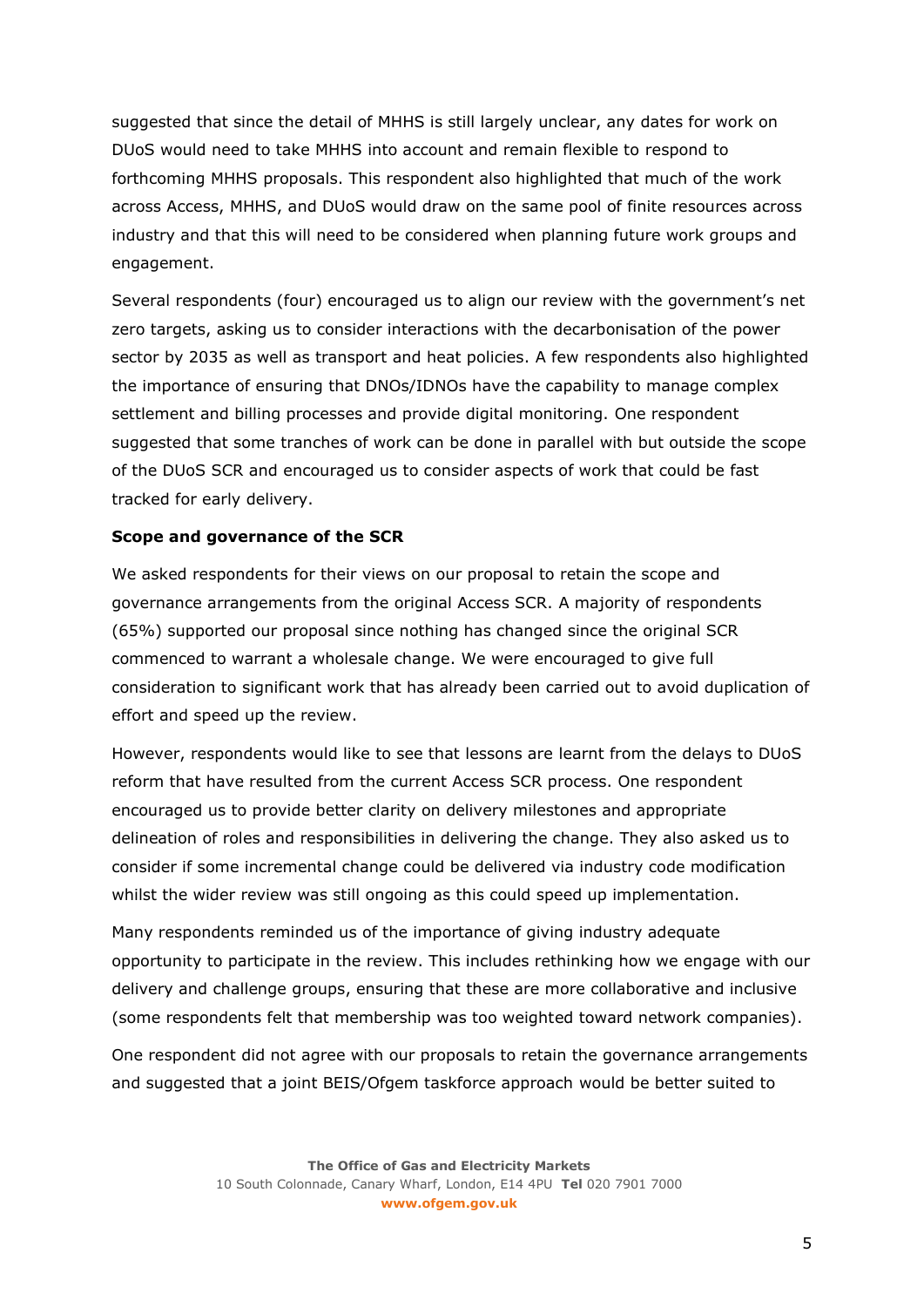deliver results<sup>7</sup>. They suggest that Delivery Group outputs often offered little opportunity for wider engagement and that Ofgem views were already entrenched by the time the wider Challenge Group was convened. They also suggest that the large size of the Challenge Group meant that meetings were often unproductive and too high level.

We thank the respondents for their feedback and take seriously concerns raised with the current governance and delivery mechanisms of the SCR. We also note concerns that the Challenge Group particularly, has not been used effectively in recent months. We are committed to refreshing our approach to ensure these are genuine forums for challenge and not just one-way communication of policy proposals. Should it become apparent that the current governance arrangement and engagement mechanisms are not working effectively, we will adapt our approach.

### **3. The purpose and scope of the DUoS SCR**

Our reasons for launching the new DUoS SCR are largely procedural in nature. As we set out above, and in our consultation, it would allow the Access SCR to conclude with a single direction whilst providing a vehicle to progress the 'wide ranging review' of DUoS. However, the overall objective for our DUoS review remains unchanged – *to ensure electricity networks are used efficiently and flexibly, reflecting users' needs and allowing consumers to benefit from new technologies and services while avoiding unnecessary costs on energy bills in general.*

We are conscious, however, that the current Access SCR was launched prior to more recent developments relating to the imperative of delivering a net zero electricity system, including the release of the sixth carbon budget and government's net zero strategy. We also recognise that there will be important choices to make about how consumers and industry should face the costs associated with the requisite investment in the electricity system. This could include decisions relating to the trade-offs between the different price signals which could be sent through charging or market arrangements, as well as developments in how the network is planned, built, and operated.

The DUoS SCR will continue to adhere to the high-level guiding principles previously set out (see table  $1$ )<sup>8</sup> which were informed by our wider statutory duties and relevant economic theory. These guiding principles were, however, formulated in the context of the original scope of the Access SCR and will need to be adapted for a new DUoS-specific scope.

 $7$  We note that review of network charging arrangements is not a government role

**The Office of Gas and Electricity Markets** <sup>8</sup> For more detail on our guiding principles refer [here](https://www.ofgem.gov.uk/sites/default/files/docs/2019/09/111_-_working_paper_-_summer_2019_-_intro_note_final.pdf)

<sup>10</sup> South Colonnade, Canary Wharf, London, E14 4PU **Tel** 020 7901 7000 **www.ofgem.gov.uk**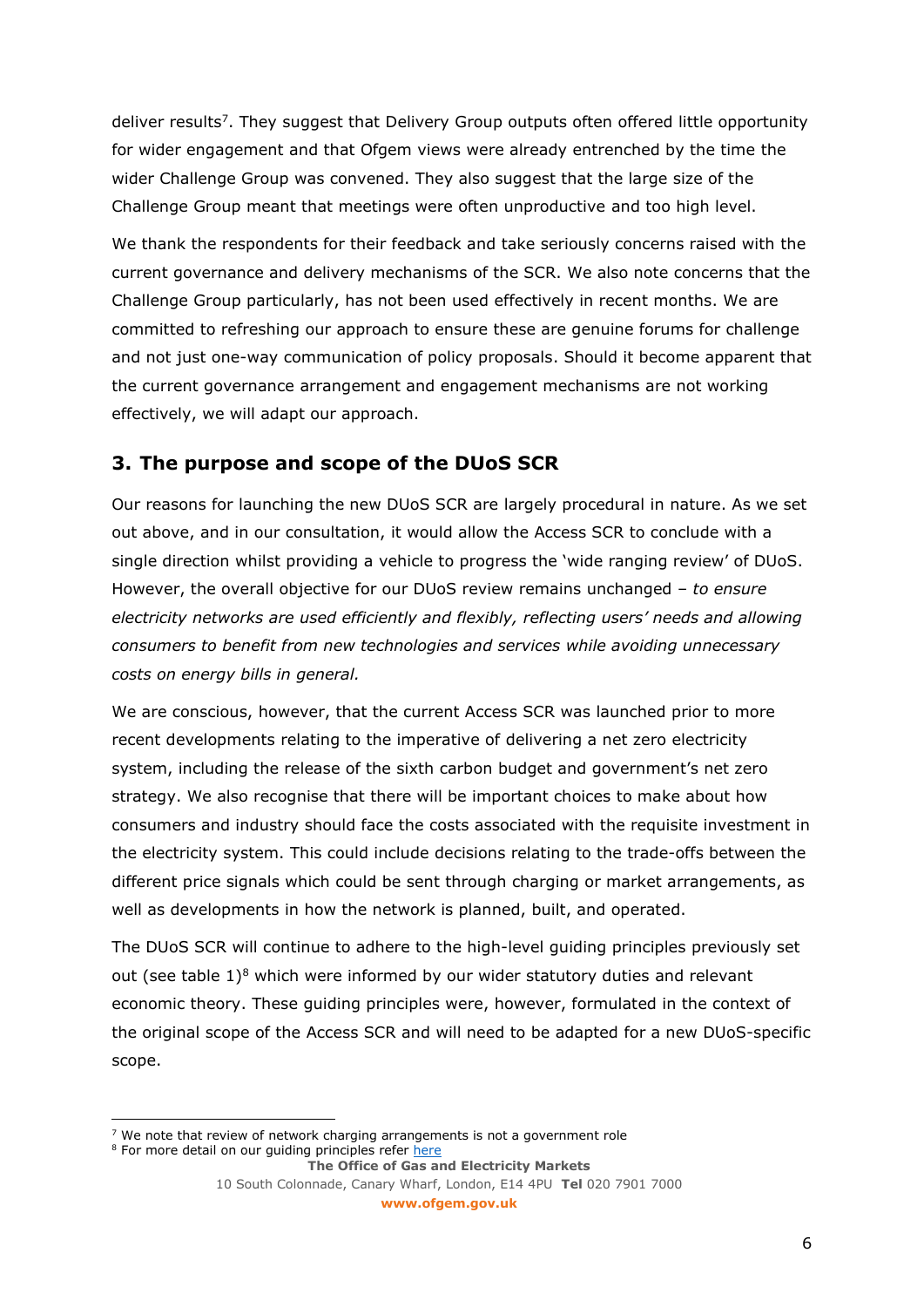In the early stages of our review, we therefore intend to revisit what these guiding principles mean in the context of a DUoS SCR to ensure that they remain up-to-date and relevant to our review (for example, there are some references to connections in the original principles developed for the Access SCR, set out in table 1). This is an area where we intend to discuss any updates with our stakeholders.

#### *Table 1: Original Access SCR guiding principles*

| Guiding<br><b>Principle</b>                                                                           | What it means in practice                                                                                                                                                                                                                                                                                                                                                                                                                                                                                                                                                                                                                                                                                                                                                                                                                                                                                                                 |
|-------------------------------------------------------------------------------------------------------|-------------------------------------------------------------------------------------------------------------------------------------------------------------------------------------------------------------------------------------------------------------------------------------------------------------------------------------------------------------------------------------------------------------------------------------------------------------------------------------------------------------------------------------------------------------------------------------------------------------------------------------------------------------------------------------------------------------------------------------------------------------------------------------------------------------------------------------------------------------------------------------------------------------------------------------------|
| 1. Arrangements<br>support efficient<br>use and<br>development of<br>network capacity                 | Arrangements provide signals that reflect the costs and<br>benefits of using the network at different times and places,<br>to support efficient use of capacity, and ensure no undue<br>cross-subsidisation between users<br>They provide effective signals for where new network<br>capacity is justified<br>Arrangements reduce barriers to entry and enable new<br>business models where these can bring value for the system<br>Arrangements which reflect this guiding principle support<br>decarbonisation, primarily by enabling uptake of low carbon<br>technologies through enabling quicker connections and<br>reducing network costs. They will also look to enable and<br>reflect the benefits that new, innovative approaches and<br>business models (such as local energy models) can bring to<br>the network. However, they should not provide any undue<br>preferential arrangements based on technology or user<br>type. |
| 2. Arrangements<br>reflect the needs<br>of consumers as<br>appropriate for<br>an essential<br>service | Electricity provides an essential service and small users in<br>$\overline{\phantom{a}}$<br>particular need protection from arrangements which may<br>result in harm to their welfare. This may be achieved in the<br>access and charging arrangements themselves or through<br>the wider policy and regulatory arrangements.<br>Users, or suppliers/intermediaries on their behalf, can<br>understand arrangements and have sufficient information to<br>be able to reasonably predict their future access and<br>charges                                                                                                                                                                                                                                                                                                                                                                                                                |
| 3. Any changes<br>are practical and<br>proportionate                                                  | Changes can be implemented given the applicable<br>$\overline{\phantom{a}}$<br>legislative framework and technologies including:<br>Data collection, processing, and analysis<br>$\circ$<br>Systems, assets, and equipment requirements<br>$\Omega$<br>Charge calculation and settlement<br>$\circ$<br>Engineering and planning standards<br>$\circ$<br>Ease of implementation (including legislative<br>$\circ$<br>changes and transitional arrangements)<br>Costs of change are proportionate to consumer benefit                                                                                                                                                                                                                                                                                                                                                                                                                       |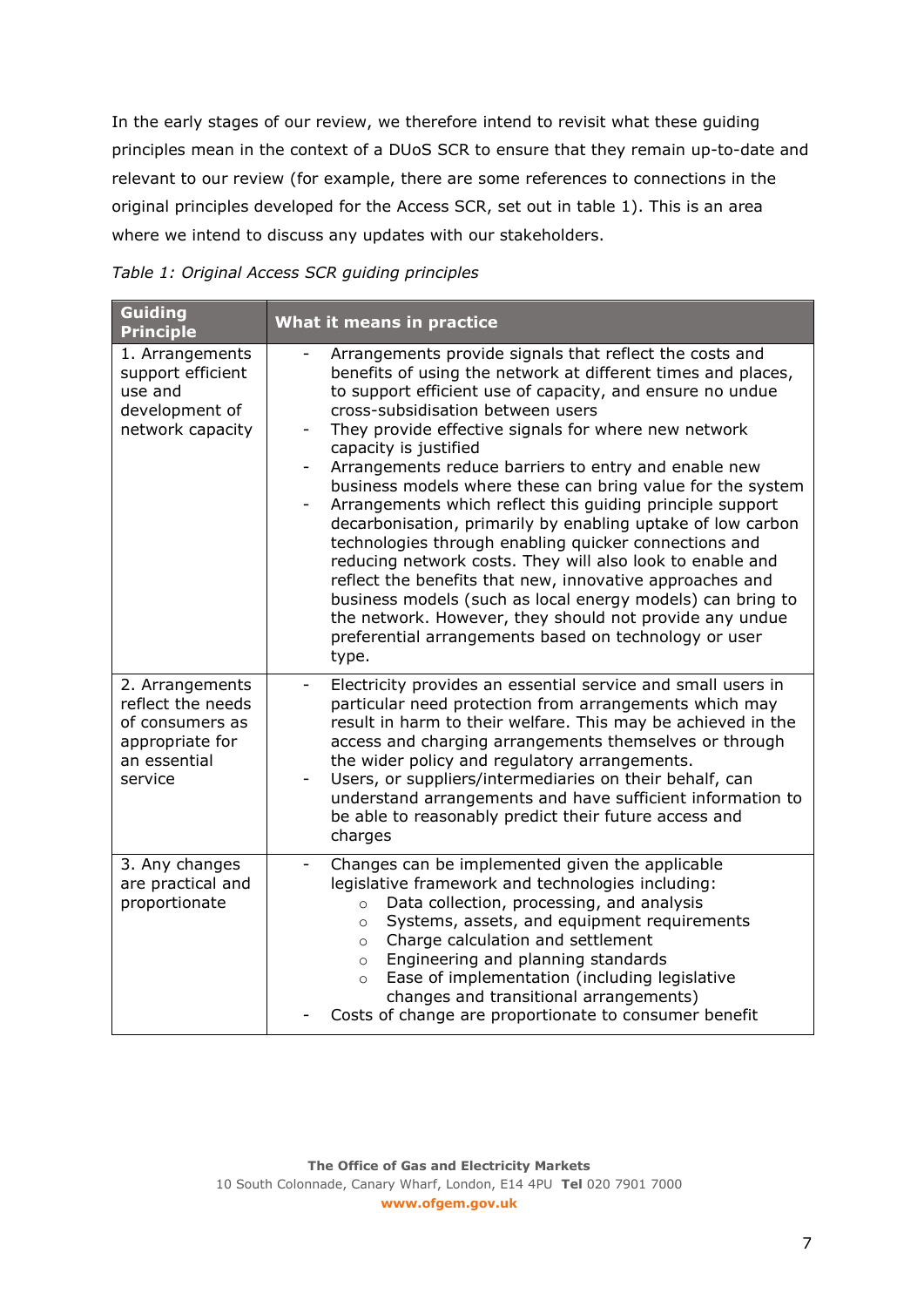### **Scope**

The DUoS SCR will directly mirror the scope of the DUoS review set out in the original Access SCR. This would include but not be limited to the following issues:

- A review of the charging methodologies for Extra-High Voltage (EHV), as well as High Voltage/Low Voltage (HV/LV)<sup>9</sup>
- The balance between usage-based and capacity-based charges, as well as charges that could vary by time-of-use
- Improvements to signals about how network costs and benefits vary by location
- Improved predictability of charges for EHV users
- The potential need for mitigating measures such as a basic charging threshold to protect small users (and vulnerable customers) from sharper charging signals

As we described in our consultation, considerable amount of work has been done on the above topics to date (see annex 1). This includes substantial contributions from our Delivery Group and Challenge Group – outputs of which can be found on the Charging Futures website.<sup>10</sup> Our latest thinking is published in a set of working papers<sup>11</sup> and an open letter on our shortlisted policy options<sup>12</sup>. We intend to build on this body of work and where required will update our analysis to reflect the changing market and policy context.

In our consultation, we identified linkages between the Access SCR and the DUoS SCR. These included the balance between locational signals sent in the connection charges versus ongoing use-of-system charges, and time profiled access rights which may be able to signal periods of network constraint.

In our updated minded-to positions for the Access SCR we outlined mitigations to our proposed shallow(er) connection charging boundary to prevent excessively high costs from being socialised across the wider DUoS customer base, who are unlikely to benefit from any individual investment but may benefit from reinforcement in aggregate. These proposed mitigations include a high cost cap on connection charges, and how three phase and speculative connections are treated under the new connection charging arrangements. 13

**www.ofgem.gov.uk**

<sup>9</sup> EHV users are charged under the Extra-High Voltage Distribution Charging Methodology (EDCM) while HV and LV users are charged under the Common Distribution Charging Methodology (CDCM)

<sup>&</sup>lt;sup>10</sup> Our SCR working group publications can be found [here](http://www.chargingfutures.com/charging-reforms/access-forward-looking-charges/resources-2/scr-working-group-publications/)

 $11$  Our Summer 2019 working paper can be found [here](https://www.ofgem.gov.uk/publications/access-and-forward-looking-charges-significant-code-review-summer-2019-working-paper)

<sup>&</sup>lt;sup>12</sup> Our shortlisted options published in 2019, link [here](https://ofgemcloud.sharepoint.com/sites/ElectricityNetworkAccessandCharging/Shared%20Documents/Access/03%20Significant%20Code%20Review/02%20Network%20Charging%20(DUoS)/DUoS%20SCR%20Launch%20Statement/Electricity%20Network%20Access%20and%20Forward-Looking%20Charging%20Review:%20Open%20Letter%20on%20our%20shortlisted%20policy%20options%20|%20Ofgem)

**The Office of Gas and Electricity Markets**  $13$  More detail on these proposals can be found in the Access SCR updates to our minded-to proposals [here](https://www.ofgem.gov.uk/publications/access-and-forward-looking-charges-significant-code-review-updates-our-minded-positions)

<sup>10</sup> South Colonnade, Canary Wharf, London, E14 4PU **Tel** 020 7901 7000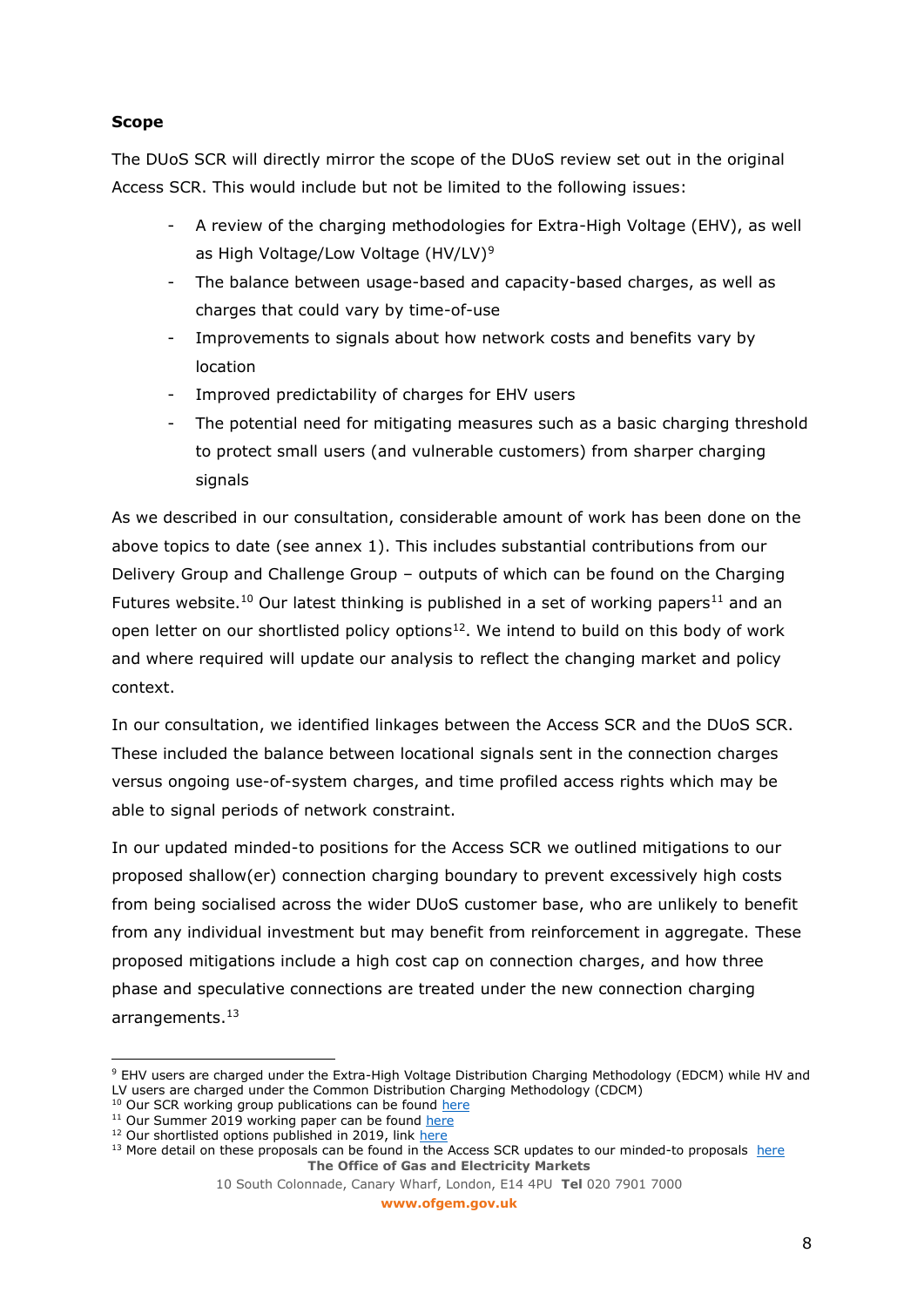Should these proposed mitigations be reflected in our final Access SCR decision, we intend to retain these areas within the scope of the DUoS SCR to ensure that these mitigations remain effective once the direction on DUoS reform is clear. There may be a case to amend or remove some or all of these mitigations, dependent on the specific details of future DUoS reform.

We set out in our consultation a non-exhaustive list of areas (reproduced below) that we will be reviewing as part of the DUoS SCR. Our priority early in the process is to update our principles-based thinking to make sure any proposed package of reform remains relevant and fit for the future. This may result in changes to the list of shortlisted options we previously developed. We look forward engaging with stakeholders on these areas in the first half of this year.

| #              | <b>Area of development</b>                                                             | <b>Detail</b>                                                                                                                                                                                                                                                                             |  |  |  |
|----------------|----------------------------------------------------------------------------------------|-------------------------------------------------------------------------------------------------------------------------------------------------------------------------------------------------------------------------------------------------------------------------------------------|--|--|--|
|                | <b>Principles based topics</b>                                                         |                                                                                                                                                                                                                                                                                           |  |  |  |
| $\mathbf{1}$   | <b>Updated case for change</b>                                                         | Current shortcomings of DUoS methodology<br>$\bullet$<br>Desired key outcomes of DUoS reform<br>Alignment with other charging reforms<br>Alignment with relevant wider market reforms<br>Consideration of interactions with the delivery<br>$\bullet$<br>of a net zero electricity system |  |  |  |
| $\overline{2}$ | <b>Principles and trade-offs</b><br>in network charging                                | Understand trade-offs in network charging<br>$\bullet$<br>principles<br>Prioritise and fully understand how options<br>$\bullet$<br>serve various principles                                                                                                                              |  |  |  |
| 3              | <b>Role of DUoS in the</b><br>emerging energy system<br>(including<br>decarbonisation) | Reference cases we want to test options<br>$\bullet$<br>against - both in terms of market<br>arrangements and future energy scenarios<br>The size of the signal we have at our disposal<br>$\bullet$<br>to induce behavioural response                                                    |  |  |  |
| $\overline{4}$ | What signals to send and<br>to whom?                                                   | What signals to send and the way that those<br>$\bullet$<br>signals are passed on to users of the network                                                                                                                                                                                 |  |  |  |
| 5              | Distributional impacts,<br>vulnerability, and<br>fairness                              | How big a signal are we willing to send<br>What are the distributional impacts and are<br>$\bullet$<br>there particular consumer archetypes we need<br>to pay attention to                                                                                                                |  |  |  |

|  | Table 2: DUoS SCR areas of development (non-exhaustive) |  |
|--|---------------------------------------------------------|--|
|  |                                                         |  |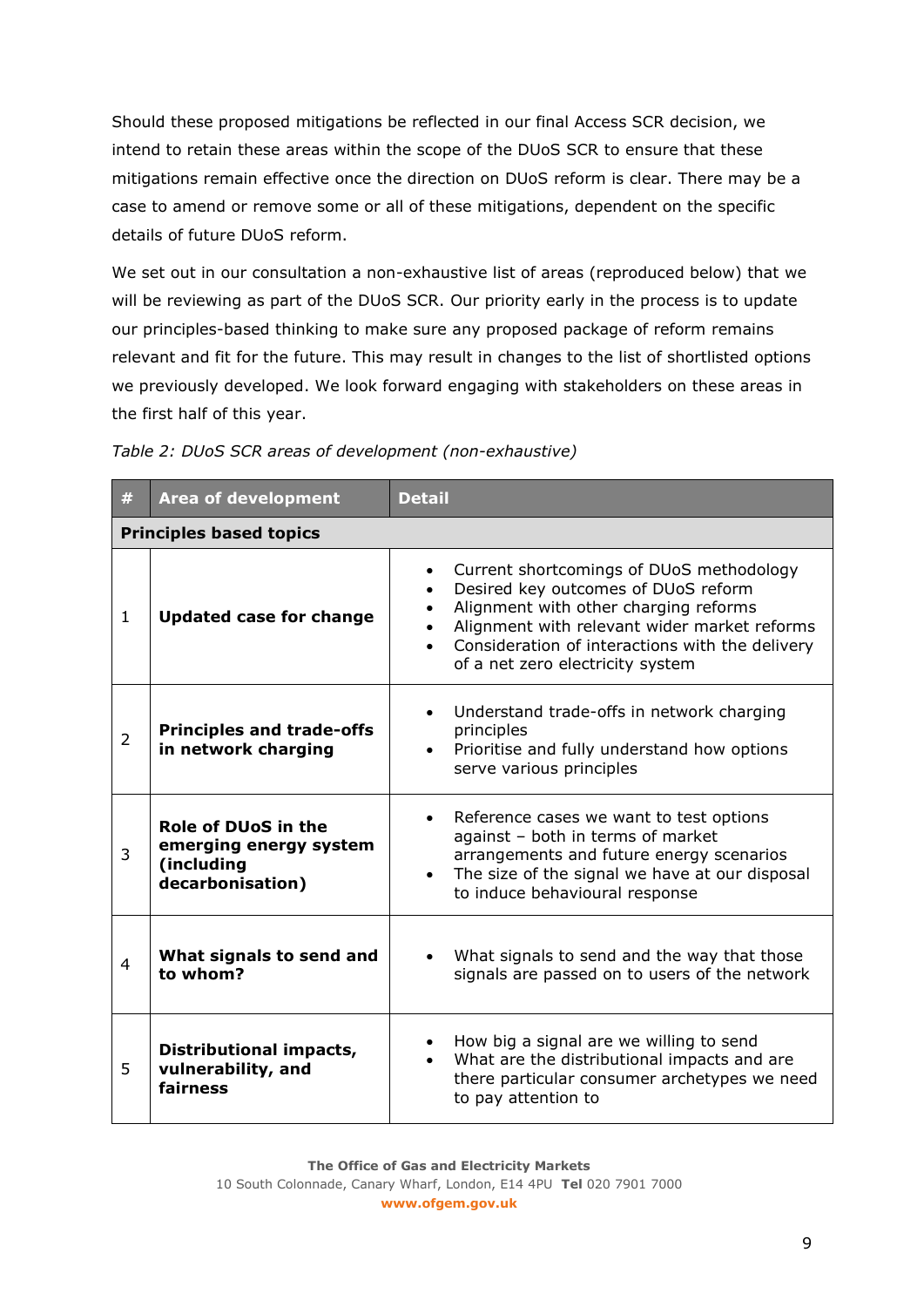| <b>Technical topics</b> |                                                                 |                                                                                                                                                                                                                                                 |
|-------------------------|-----------------------------------------------------------------|-------------------------------------------------------------------------------------------------------------------------------------------------------------------------------------------------------------------------------------------------|
| 6                       | <b>Outstanding issues from</b><br>phase 1 Access SCR<br>reforms | Reviewing and assessing locational signals<br>$\bullet$<br>removed from connection charges<br>Ensuring DUoS arrangements are compatible<br>with new non-firm/time-profiled access rights                                                        |
| $\overline{7}$          | <b>Linkages to flexibility</b>                                  | How DUoS works in practice in enabling and<br>$\bullet$<br>achieving the benefits of flexibility, sitting<br>alongside other signals/mechanisms<br>Linkages with wider full-chain flexibility work<br>$\bullet$                                 |
| 8                       | <b>Choice of cost model</b>                                     | What cost model is appropriate at each voltage<br>$\bullet$<br>level considering path dependency and future<br>adaptability<br>Addressing the boundary distortion between<br>$\bullet$<br>EHV and HV/LV created by the current<br>methodologies |
| 9                       | <b>Locational granularity</b>                                   | How the cost models need to evolve and<br>developing options for introducing more<br>locational granularity                                                                                                                                     |
| 10                      | Charge design/cost<br>allocation                                | Based on the above technical choices what is<br>the appropriate way to charge customers<br>Balance between usage-based and capacity-<br>$\bullet$<br>based charges                                                                              |

# **4. SCR process and timing**

We intend to retain the SCR process defined in the original 2018 launch letter $^{14}$ . That is, at the end of the SCR phase, we would issue a direction to the relevant licensee(s) to raise the relevant code modification proposal(s).<sup>15</sup> We will broadly retain the approach to getting stakeholder input to our work, though the terms of reference and membership of these groups may need to be reviewed.<sup>16</sup>

**The Office of Gas and Electricity Markets** <sup>16</sup> We set out the approach to getting stakeholders' input to our work as part of the Access SCR [here](https://www.ofgem.gov.uk/sites/default/files/docs/2018/12/appendix_3_-_stakeholders_engagement_1.pdf)

**www.ofgem.gov.uk**

 $14$  Our 2018 SCR launch statement can be found [here](https://ofgemcloud.sharepoint.com/sites/ElectricityNetworkAccessandCharging/Shared%20Documents/Access/03%20Significant%20Code%20Review/02%20Network%20Charging%20(DUoS)/DUoS%20SCR%20Launch%20Statement/Decision%20doc%20Dec%202018%20-%20SCR%20launch%20statement%20FINAL%20VERSION%20(ofgem.gov.uk))

<sup>&</sup>lt;sup>15</sup> In our launch letter we set out 3 options: 1. Ofgem directs licensee(s) to raise modification proposal(s) 2. Ofgem raises modification proposals 3. Ofgem leads an end to end process to develop code modification(s)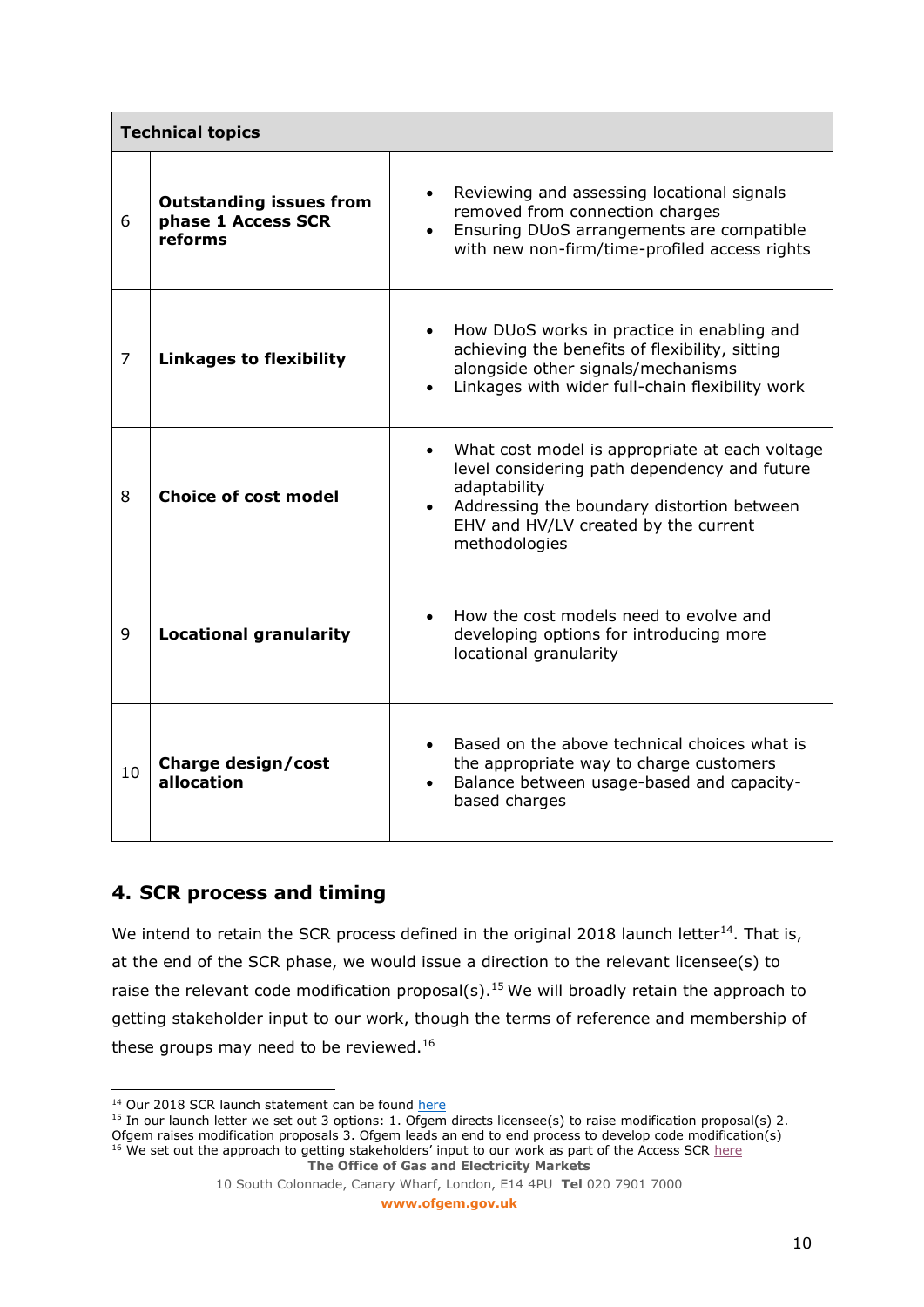At this time, we believe that an SCR is still the best tool available for us to manage the complex and interrelated questions which may lead to changes across multiple industry codes. However, we take seriously feedback from stakeholders that there are shortcomings in the SCR process, particularly as it relates to speed and flexibility (or lack thereof). We also acknowledge that DUoS reform involves complex interactions and potentially a long roadmap of changes.

There will be tactical changes that we can, and must, deliver in the near term to ensure efficient system outcomes and support decarbonisation. These changes will likely be made within the current market context. However, we will also need to prepare for a fully decarbonised power system by 2035 and network charging would need to be compatible with any future market context.

We recognise that all these changes are unlikely to materialise from a single SCR direction – the current formal end point of an SCR process. We will therefore keep our approach and process under review, giving ourselves the ability to adapt our approach once the direction of travel becomes clearer.

We also acknowledged in our consultation that while the Access SCR has been running, industry have not been able to bring forward new modification proposals that cover similar ground, unless specifically exempted by us. We believe in the value of the SCR process to deliver holistic changes to a difficult policy area. However, we acknowledge that given long timescales involved it would not be practical to hold up the open governance process, especially where there are improvements that can be made in the short term that would bring benefits to consumers.

We would like to reiterate our commitment to working with industry to ensure that new modification proposals which do not interfere with the aims and broad principles of the DUoS SCR are allowed to proceed.

Our review of DUoS will take place throughout the course of 2022. As we are presently focused on working toward the conclusion of the Access SCR, we expect the bulk of stakeholder engagement to happen after we have issued our final direction, expected in Spring 2022. We intend to keep stakeholders updated on our plans via engagement with the Charging Futures Forum and associated events $^{17}$ .

Our work on the DUoS SCR will broadly follow three key phases with associated deliverables:

**The Office of Gas and Electricity Markets** 10 South Colonnade, Canary Wharf, London, E14 4PU **Tel** 020 7901 7000 **www.ofgem.gov.uk**  $17$  More information on the Charging Futures Forum can be found [here](https://www.chargingfutures.com/)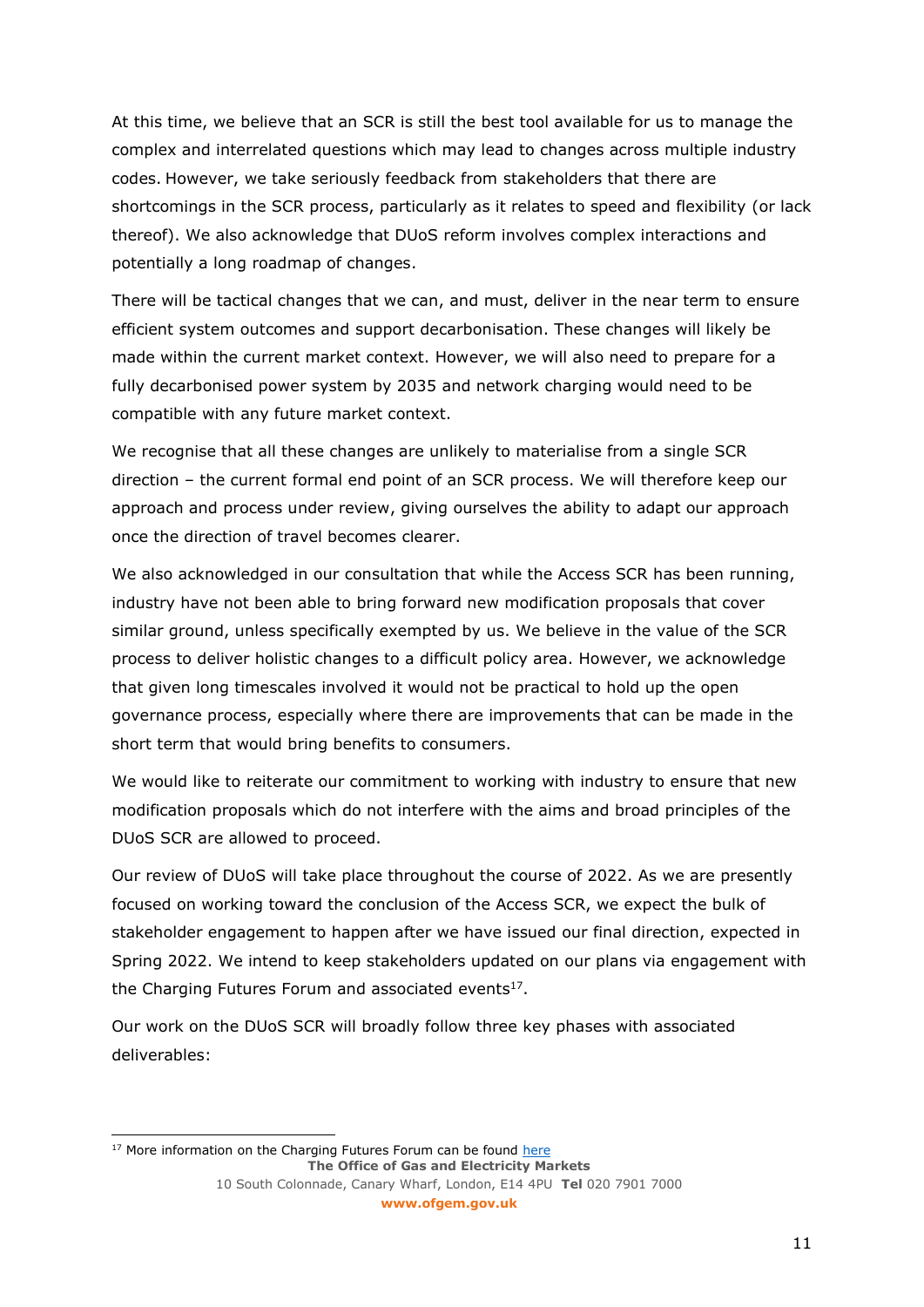- 1. **Discovery.** The focus of this phase is to update our principles-based thinking as described above. This will allow us to effectively target our work and identify a set policy options that can be prioritised according to impact and dependency on other moving parts.
- 2. **Options definition and analysis.** This phase is focused on developing technical options for shortlisting, defining/reaffirming the shortlist based on our principlesbased thinking, and carrying out the analytical work required to test the shortlisted options.
- 3. **Minded-to policy positions.** Once the shortlisted options have been tested, we will be able to develop minded-to positions in consultation with industry. By this phase, we should have a clear idea on the direction of travel for longer term charging reform and will be able to sequence delivery of proposed reforms accordingly.

We will be reviewing our Challenge Group participation shortly and invite stakeholders to express interest in becoming members. As part of this exercise, we will also be working with the ENA to update the terms of reference associated with these groups in their secretariat capacity. We will provide an update on DUoS following our final direction on the Access SCR in Spring 2022.

We welcome your interest and engagement in this important review.

Yours faithfully,

Pf bassels

**Patrick Cassels** Head of Electricity Network Access - Energy Systems Management and Security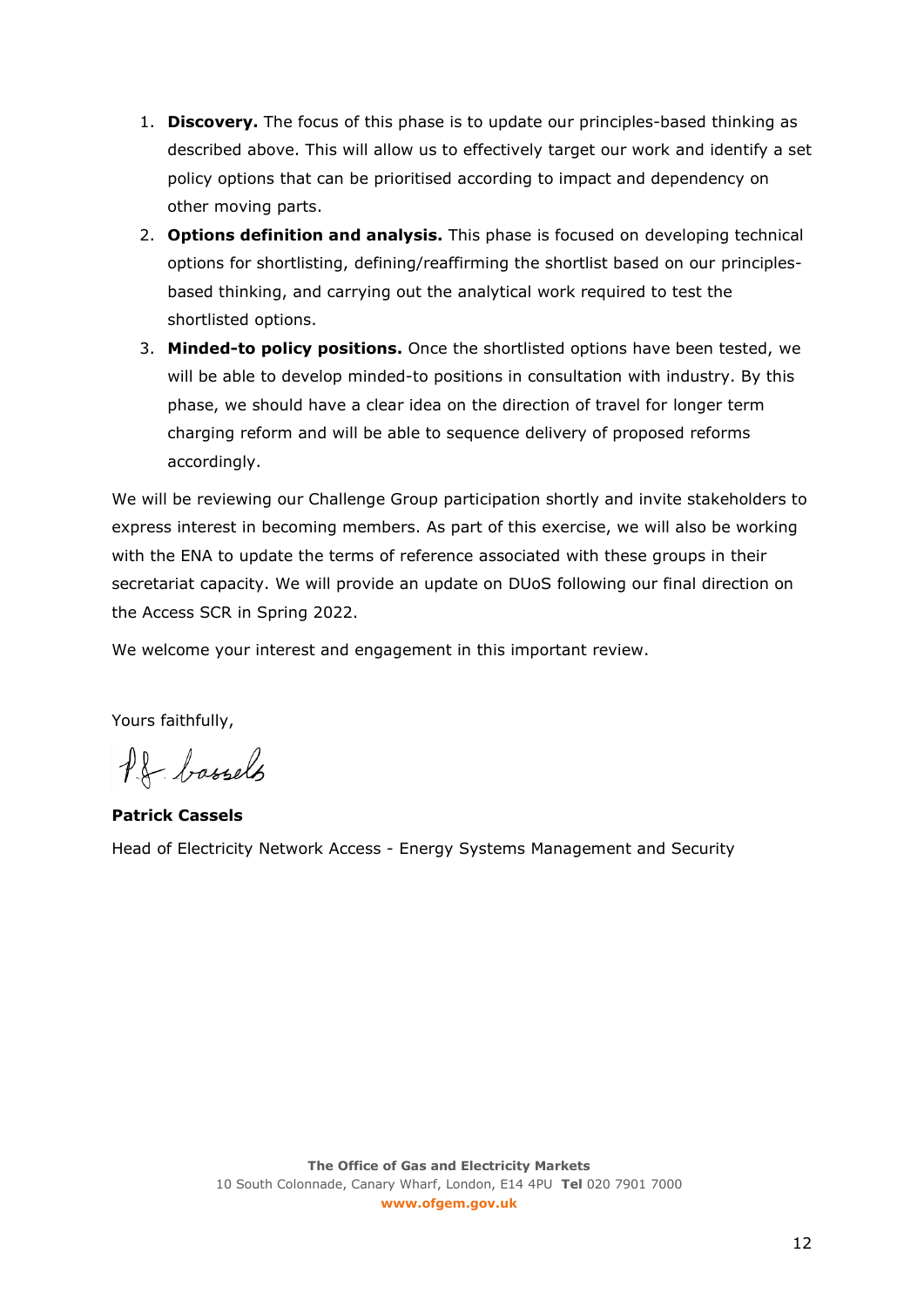### **Annex 1 – Related publications on distribution network charging**

The following table provides a summary of officially published Ofgem documents relating specifically to our wide ranging review of DUoS to date.

| <b>Publication</b>                                               | <b>Summary</b>                                                                                                                      |
|------------------------------------------------------------------|-------------------------------------------------------------------------------------------------------------------------------------|
| <b>Significant Code</b><br><b>Review launch</b><br>statement and | Sets out the scope of the Electricity Network Access and<br>Forward Looking Charges SCR.                                            |
| decision on wider<br>review, Ofgem,                              | We indicated a wide-ranging review of forward looking DUoS<br>charges including:                                                    |
| 2018                                                             | A review of the charging methodologies for Extra-High<br>$\bullet$<br>Voltage (EHV), as well as High Voltage/Low Voltage<br>(HV/LV) |
|                                                                  | The balance between usage-based and capacity-based<br>$\bullet$<br>charges                                                          |
|                                                                  | Improvements to signals about how network costs and<br>$\bullet$<br>benefits vary by location                                       |
|                                                                  | Improved predictability of charges for EHV users<br>$\bullet$<br>The potential need for mitigating measures such as a<br>$\bullet$  |
|                                                                  | basic charging threshold to protect small users (and<br>vulnerable customers) from sharper charging signals                         |
| <b>Access SCR</b><br>summer working                              | A suite of discussion notes setting out our emerging thinking.<br>On network charges, we published two notes:                       |
| paper, Ofgem, 2019                                               | Options for improving locational accuracy of distribution<br>1.                                                                     |
|                                                                  | charges<br>Set out options for how distribution locational<br>$\bullet$                                                             |
|                                                                  | signals are calculated including choice of network                                                                                  |
|                                                                  | costs models and extent of locational granularity                                                                                   |
|                                                                  | Considered whether network cost models should be<br>$\bullet$<br>based on long run marginal costs (LRMC) or short                   |
|                                                                  | run marginal costs (SRMC)<br>Discussion on the types of costs that should be<br>$\bullet$                                           |
|                                                                  | signalled, modelling approaches, and who signals<br>should be sent to                                                               |
|                                                                  | Signalled a preliminary view that cost models<br>$\bullet$<br>should continue to be based around an LRMC                            |
|                                                                  | approach                                                                                                                            |
|                                                                  | Considered approaches to improve cost-reflectivity<br>$\bullet$<br>by improving how well they reflect local network<br>conditions   |
|                                                                  | 2. Charge design options for distribution and transmission                                                                          |
|                                                                  | charges                                                                                                                             |
|                                                                  | Provides an assessment of different options for how<br>$\bullet$<br>charges are designed with 5 basic options for DUoS:             |
|                                                                  | agreed capacity, actual capacity, volumetric time of                                                                                |
|                                                                  | use, dynamic charging, and critical peak rebates                                                                                    |
|                                                                  | Exploration of the overarching question of whether<br>$\bullet$                                                                     |
|                                                                  | demand and generation should be treated as equal<br>and opposite                                                                    |
|                                                                  | Considers options to recognise how both demand                                                                                      |
|                                                                  | and generation can take actions that has a benefit<br>or drives costs on the network                                                |

**The Office of Gas and Electricity Markets**

10 South Colonnade, Canary Wharf, London, E14 4PU **Tel** 020 7901 7000 **www.ofgem.gov.uk**